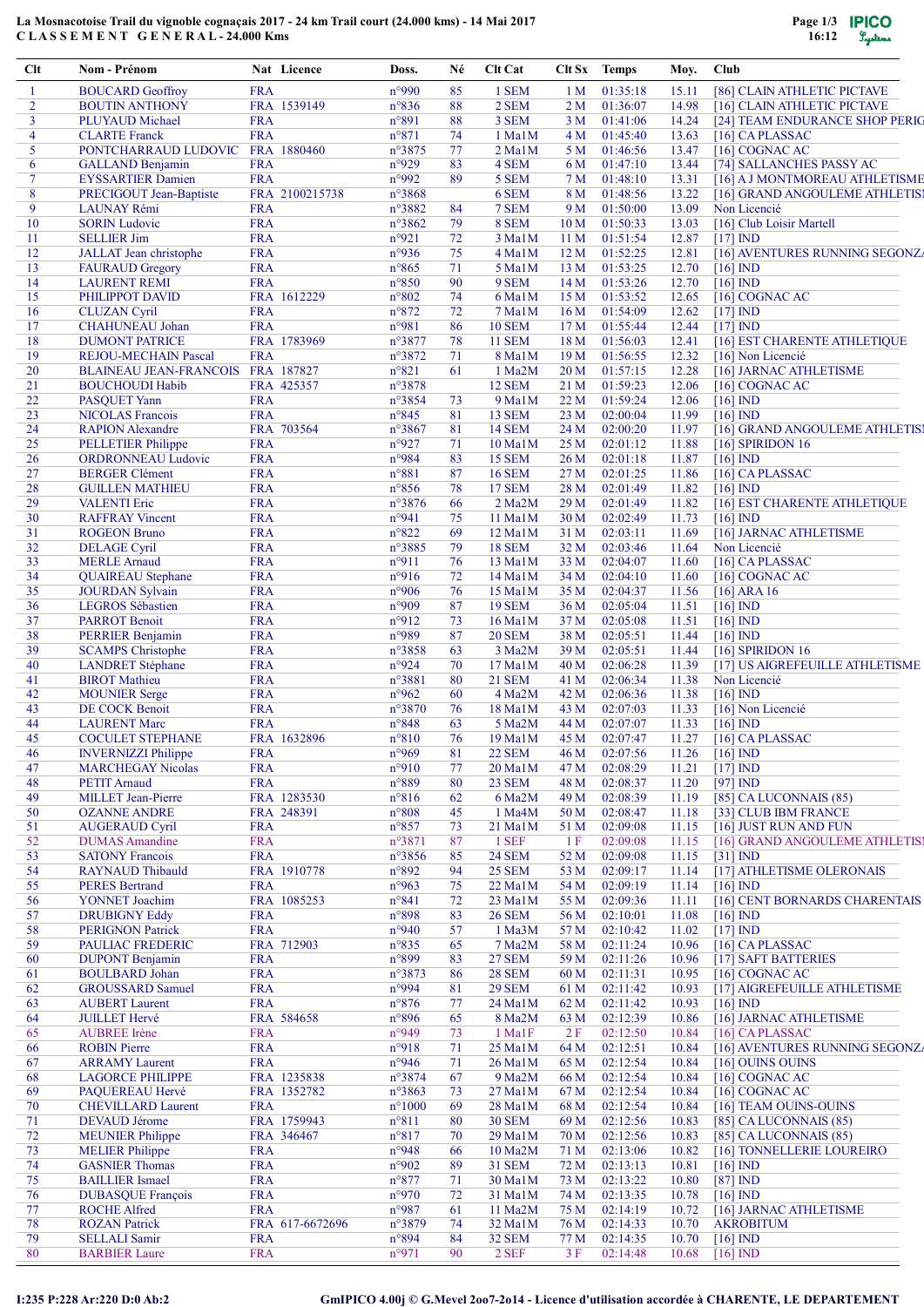## La Mosnacotoise Trail du vignoble cognaçais 2017 - 24 km Trail court (24.000 kms) - 14 Mai 2017 C L A S S E M E N T G E N E R A L - 24.000 Kms

| Clt | Nom - Prénom                 |            | <b>Nat Licence</b> | Doss.          | Né | Clt Cat               | Clt Sx           | <b>Temps</b> | Moy.  | Club                            |
|-----|------------------------------|------------|--------------------|----------------|----|-----------------------|------------------|--------------|-------|---------------------------------|
| 81  | <b>PIBERNE</b> Dominique     | <b>FRA</b> |                    | n°964          | 62 | 12 Ma2M               | 78 M             | 02:15:17     | 10.65 | [16] JARNAC ATHLETISME          |
| 82  | <b>RICHARD Sylvain</b>       | <b>FRA</b> |                    | n°942          | 74 | 33 MalM               | 79 M             | 02:15:33     | 10.62 | $[16]$ CA PLASSAC               |
| 83  | <b>DIBOT</b> Jean-Louis      | <b>FRA</b> |                    | $n^{\circ}812$ | 53 | 2 Ma3M                | 80 M             | 02:15:42     | 10.61 | $[85]$ CA LUCONNAIS $(85)$      |
| 84  | <b>ROY</b> Christophe        | <b>FRA</b> |                    | $n^{\circ}864$ | 61 | 13 Ma2M               | 81 M             | 02:16:03     | 10.58 | [16] JC LEROY SOMER             |
| 85  | <b>BEDU</b> Marie            | <b>FRA</b> |                    | n°950          | 75 | 2 Ma1F                | 4F               | 02:16:12     | 10.57 | $[16]$ IND                      |
| 86  | PEBRE Jean-christophe        | <b>FRA</b> |                    | n°3883         | 69 | 34 MalM               | 82 M             | 02:16:21     | 10.56 | $[16]$ SPIRIDON 16              |
|     |                              | <b>FRA</b> |                    |                | 54 |                       |                  |              |       |                                 |
| 87  | <b>COURJAUD</b> Lionel       |            |                    | n°827          |    | 3 Ma3M                | 83 M             | 02:16:25     | 10.56 | CENT BORNARDS CHARENTAIS        |
| 88  | <b>GARLOPEAU Eric</b>        | <b>FRA</b> |                    | n°934          | 66 | 14 Ma2M               | 84 M             | 02:16:32     | 10.55 | [17] RUNNING SAINTE SOULLE      |
| 89  | <b>MAITRE</b> Jean-Paul      | <b>FRA</b> |                    | n°815          | 55 | 4 Ma3M                | 85 M             | 02:16:36     | 10.54 | $[85]$ CA LUCONNAIS $(85)$      |
| 90  | <b>VICTORES</b> Jean-pierre  | <b>FRA</b> |                    | n°923          | 71 | 35 MalM               | 86 M             | 02:16:53     | 10.52 | [16] JSA ANGOULEME TRIATHLON    |
| 91  | <b>GUYOT Anthony</b>         | <b>FRA</b> |                    | $n^{\circ}885$ | 89 | <b>33 SEM</b>         | 87 M             | 02:17:31     | 10.47 | $[16]$ $ND$                     |
| 92  | <b>CHAUSSEPIED Cyril</b>     | <b>FRA</b> |                    | n°979          | 79 | <b>34 SEM</b>         | 88 M             | 02:17:35     | 10.47 | [16] RUNNING NATURE 16          |
| 93  | <b>MANDER WILLY</b>          |            | FRA 1668938        | n°3869         | 78 | <b>35 SEM</b>         | 89 M             | 02:17:42     | 10.46 | $[16]$ CA PLASSAC               |
| 94  | <b>ROUGIER Fabrice</b>       | <b>FRA</b> |                    | n°958          | 67 | $15$ Ma2M             | 90 M             | 02:17:57     | 10.44 | [16] CAPLASSAC                  |
|     |                              |            |                    |                |    |                       |                  |              |       |                                 |
| 95  | <b>LARAPIDIE Herve</b>       | <b>FRA</b> |                    | $n^{\circ}873$ | 69 | 36 Ma1M               | 91 M             | 02:18:24     | 10.41 | AVENTURES RUNNING SEGONZAC      |
| 96  | <b>RENOUX Jean Marc</b>      | <b>FRA</b> |                    | n°3861         | 57 | 5 Ma3M                | 92 M             | 02:18:33     | 10.39 | $[17]$ IND                      |
| 97  | <b>POTHET Marie noelle</b>   | <b>FRA</b> |                    | n°915          | 69 | 3 Ma1F                | 5 F              | 02:18:38     | 10.39 | [17] HAUTE SAINTONGE ATHLETISM  |
| 98  | CHAUVIÈRE LE DRIAN Tangu FRA |            |                    | n°882          | 77 | 37 MalM               | 93 M             | 02:18:47     | 10.38 | $[16]$ ND                       |
| 99  | <b>BERTRY David</b>          | <b>FRA</b> |                    | n°973          | 71 | 38 MalM               | 94 M             | 02:18:55     | 10.37 | $[17]$ IND                      |
| 100 | <b>PREVOTE Jerome</b>        | <b>FRA</b> |                    | n°3889         | 74 | 39 MalM               | 95 M             | 02:19:13     | 10.34 | Non Licencié                    |
| 101 | <b>CLERFEUILLE CARLES</b>    | <b>FRA</b> |                    | $n^{\circ}833$ | 74 | 40 MalM               | 96 M             | 02:19:30     | 10.32 | [16] JUST RUN AND FUN           |
| 102 | <b>CAMUS Philippe</b>        | <b>FRA</b> |                    | n°997          | 61 | 16 Ma2M               | 97 M             | 02:20:19     | 10.26 | [16] GRAND ANGOULEME ATHLETIS]  |
| 103 |                              | <b>FRA</b> |                    | n°991          | 84 | 3 SEF                 | 6 F              | 02:20:23     | 10.26 |                                 |
|     | <b>DELOMME</b> Magali        |            |                    |                |    |                       |                  |              |       | [16] JARNAC ATHLETISME          |
| 104 | <b>MEUNIER ALEXANDRE</b>     |            | FRA 1828794        | $n^{\circ}818$ | 80 | <b>36 SEM</b>         | 98 M             | 02:20:23     | 10.26 | [16] JARNAC ATHLETISME          |
| 105 | <b>FEUILLET David</b>        | <b>FRA</b> |                    | n°3886         | 73 | 41 MalM               | 99 M             | 02:20:35     | 10.24 | Non Licencié                    |
| 106 | <b>SEIXO José</b>            | <b>FRA</b> |                    | $n^{\circ}806$ | 65 | $17$ Ma2M             | 100 <sub>M</sub> | 02:20:49     | 10.23 | $[40]$ ACL TARNOS $(40)$        |
| 107 | <b>CONSEIL Yannick</b>       | <b>FRA</b> |                    | n°858          | 73 | 42 MalM               | 101 <sub>M</sub> | 02:21:03     | 10.21 | $[16]$ IND                      |
| 108 | <b>MAGRE</b> Laurent         | <b>FRA</b> |                    | n°887          | 68 | 43 MalM               | 102 <sub>M</sub> | 02:21:05     | 10.21 | $[16]$ SPIRIDON 16              |
| 109 | <b>BERNARD</b> Laurent       | <b>FRA</b> |                    | n°951          | 65 | 18 Ma2M               | 103 <sub>M</sub> | 02:21:07     | 10.20 | [16] GRAND ANGOULEME ATHLETIS]  |
| 110 | <b>BLAIRON</b> Herve         | <b>FRA</b> |                    | n°952          | 75 | 44 Ma1M               | 104 M            | 02:21:13     | 10.20 | $[16]$ CA PLASSAC               |
|     |                              |            |                    |                |    |                       |                  |              |       |                                 |
| 111 | <b>MILLAC</b> Stephane       | <b>FRA</b> |                    | n°928          | 72 | 45 MalM               | 105 M            | 02:22:42     | 10.09 | [16] JC LEROY SOMER             |
| 112 | <b>VASLIN</b> Ludovic        |            | FRA 017-667266-39  | n°3880         | 79 | <b>37 SEM</b>         | 106 M            | 02:22:47     | 10.09 | <b>AKROBITUM</b>                |
| 113 | <b>BARACCA Philippe</b>      | <b>FRA</b> |                    | n°931          | 74 | $46$ MalM             | 107 <sub>M</sub> | 02:22:56     | 10.08 | [16] PASS RUNNING FFA           |
| 114 | EL ISLAMI Abden              | <b>FRA</b> |                    | n°829          | 72 | 47 MalM               | 108 M            | 02:23:00     | 10.07 | $[16]$ ND                       |
| 115 | <b>PERINA Raymond</b>        | <b>FRA</b> |                    | n°3864         | 71 | 48 MalM               | 109 M            | 02:23:12     | 10.06 | [16] Non Licencié               |
| 116 | <b>GENESTIE Mathilde</b>     | <b>FRA</b> |                    | $n^{\circ}851$ | 85 | 4 SEF                 | 7 F              | 02:23:20     | 10.05 | $[16]$ SPIRIDON 16              |
| 117 | <b>POUREAU Thierry</b>       | <b>FRA</b> |                    | n°986          | 64 | 19 Ma2M               | 110M             | 02:23:47     | 10.02 | [16] TEAM GUINOT                |
| 118 | PREVERAUD Guillaume          | <b>FRA</b> |                    | n°3855         | 77 | 49 MalM               | 111 M            | 02:23:51     | 10.01 | [16] PONEY CLUB DE FLEURY SUR O |
|     |                              |            |                    |                |    |                       |                  |              |       |                                 |
| 119 | <b>LANDREAUD Bruno</b>       | <b>FRA</b> |                    | n°982          | 58 | $20$ Ma2M             | 112M             | 02:24:00     | 10.00 | [16] GRAND ANGOULEME ATHLETIS!  |
| 120 | <b>BLANCHET Sylvain</b>      | <b>FRA</b> |                    | n°996          | 70 | 50 Ma1M               | 113 M            | 02:24:02     | 10.00 | $[16]$ ND                       |
| 121 | <b>ROBIN Laurent</b>         | <b>FRA</b> |                    | $n^{\circ}965$ | 75 | 51 Ma1M               | 114M             | 02:24:04     | 10.00 | [16] JARNAC ATHLETISME          |
| 122 | <b>FOLIO</b> Laurent         | <b>FRA</b> |                    | $n^{\circ}874$ | 79 | <b>38 SEM</b>         | 115 M            | 02:24:09     | 9.99  | $[17]$ IND                      |
| 123 | <b>ENSELME</b> Patrice       | <b>FRA</b> |                    | n°913          | 72 | 52 MalM               | 116M             | 02:25:37     | 9.89  | $[17]$ IND                      |
| 124 | <b>MIOULET</b> Stéphane      | <b>FRA</b> |                    | n°957          | 72 | 53 MalM               | 117 M            | 02:25:52     | 9.87  | [16] RUNNING NATURE 16          |
| 125 | <b>HASSAN Karim</b>          | <b>FRA</b> |                    | n°947          | 77 | 54 MalM               | 118M             | 02:25:56     | 9.87  | $[16]$ COGNAC AC                |
| 126 | <b>AUDEBERT</b> Lionel       | <b>FRA</b> |                    | n°895          | 67 | $21$ Ma2M             | 119 M            | 02:26:48     | 9.81  | [16] CS HENNESSY                |
|     |                              |            |                    |                |    |                       |                  |              |       |                                 |
| 127 | <b>RAIMOND PATRICK</b>       | <b>FRA</b> |                    | n°838          | 64 | 22 Ma2M               | 120 <sub>M</sub> | 02:27:43     | 9.75  | [16] JC LEROY SOMER             |
| 128 | <b>DHERSIN Hervé</b>         | <b>FRA</b> |                    | n°935          | 83 | <b>39 SEM</b>         | 121 M            | 02:27:48     | 9.74  | [16] JSA ANGOULEME TRIATHLON    |
| 129 | <b>ALTMAYER Hugues</b>       | <b>FRA</b> |                    | n°972          | 77 | 55 Ma1M               | 122 M            | 02:28:03     | 9.73  | $[16]$ SPIRIDON 16              |
| 130 | <b>MORINAUD Philippe</b>     | <b>FRA</b> |                    | n°938          | 60 | 23 Ma2M               | 123 M            | 02:28:18     | 9.71  | [17] TANZAC                     |
| 131 | <b>BARON</b> Aude            |            | FRA 1849072        | $n^{\circ}880$ | 86 | 5 SEF                 | 8F               | 02:28:26     | 9.70  | [17] US AIGREFEUILLE ATHLETISME |
| 132 | <b>BANT</b> Jacky            | <b>FRA</b> |                    | n°878          | 69 | 56 Ma1M               | 124 M            | 02:28:29     | 9.70  | [17] US AIGREFEUILLE ATHLETISME |
| 133 | LEREBOURG Léo                | <b>FRA</b> |                    | $n^{\circ}886$ | 77 | 57 Ma1M               | 125 <sub>M</sub> | 02:28:46     | 9.68  | $[16]$ IND                      |
|     | <b>CHENE CHRISTOPHE</b>      |            | FRA 1480769        | n°3887         |    | 58 Ma1M               | 126 M            | 02:28:47     | 9.68  | [16] JARNAC ATHLETISME          |
| 134 |                              |            |                    |                | 69 |                       |                  |              |       |                                 |
| 135 | <b>BRUNET Denis</b>          | <b>FRA</b> |                    | n°977          | 77 | 59 Ma1M               | 127 M            | 02:28:52     | 9.67  | [16] JC CHATEAUNEUF             |
| 136 | <b>NEVEU Alain</b>           | <b>FRA</b> |                    | $n^{\circ}826$ | 56 | $6$ Ma $3$ M          | 128 M            | 02:28:56     | 9.67  | 17 SOUPAPES (17)                |
| 137 | <b>GROLLEAU Sébastien</b>    | <b>FRA</b> |                    | n°3851         | 78 | 40 SEM                | 129 <sub>M</sub> | 02:28:58     | 9.67  | $[16]$ IND                      |
| 138 | <b>LEGRAND</b> Charlotte     | <b>FRA</b> |                    | n°908          | 77 | $4$ Ma <sub>1</sub> F | 9F               | 02:29:30     | 9.63  | $[16]$ CAPLASSAC                |
| 139 | LEFEBVRE Guillaume           | <b>FRA</b> |                    | $n^{\circ}831$ | 80 | 41 SEM                | 130 M            | 02:29:52     | 9.61  | $[16]$ $ND$                     |
| 140 | <b>BEGASSAT JEROME</b>       |            | FRA 1352127        | n°3884         | 74 | 60 MalM               | 131 M            | 02:30:29     | 9.57  | [16] FRATER ATHLE BARRET BARBE  |
| 141 | <b>MINO Philippe</b>         | <b>FRA</b> |                    | $n^{\circ}866$ | 56 | $7$ Ma $3$ M          | 132 M            | 02:30:33     | 9.57  | <b>MILLE PATTES</b>             |
| 142 | DE LA DURE Pierre            | <b>FRA</b> |                    | $n^{\circ}825$ | 85 | 42 SEM                | 133 M            | 02:30:38     | 9.56  | $[16]$ $ND$                     |
|     |                              |            |                    |                |    |                       |                  |              |       |                                 |
| 143 | <b>DRUGEON JANY-PIERRE</b>   |            | FRA 497539         | $n^{\circ}807$ | 53 | 8 Ma3M                | 134M             | 02:30:41     | 9.56  | [17] CA SAINT AGNANT            |
| 144 | <b>TUYERAS Damien</b>        | <b>FRA</b> |                    | n°3859         | 81 | 43 SEM                | 135 M            | 02:31:05     | 9.53  | $[16]$ IND                      |
| 145 | <b>ESPANOL Jean-marc</b>     | <b>FRA</b> |                    | n°959          | 60 | $24$ Ma2M             | 136 M            | 02:31:14     | 9.52  | $[16]$ SPIRIDON 16              |
| 146 | <b>DAUNAS</b> Daniel         |            | FRA 739301         | $n^{\circ}823$ | 53 | 9 Ma3M                | 137 M            | 02:31:37     | 9.50  | [17] CA SAINT AGNANT            |
| 147 | <b>LIZOT</b> Cecile          | <b>FRA</b> |                    | n°968          | 89 | 6 SEF                 | 10F              | 02:31:53     | 9.48  | [16] JUST RUN AND FUN           |
| 148 | <b>DOUCET</b> Christian      | <b>FRA</b> |                    | $n^{\circ}853$ | 68 | 61 Ma1M               | 138 M            | 02:31:53     | 9.48  | [16] JUST RUN AND FUN           |
| 149 | <b>GILLET</b> Guillaume      | <b>FRA</b> |                    | n°883          | 82 | 44 SEM                | 139 M            | 02:32:01     | 9.47  | [16] AVENTURES RUNNING SEGONZ   |
| 150 | <b>TOURVIEILLE Jean-Paul</b> | <b>FRA</b> |                    | $n^{\circ}855$ | 52 | $10$ Ma $3M$          | 140 M            | 02:32:09     | 9.46  | $[16]$ ND                       |
| 151 | <b>SALMON Herve</b>          | <b>FRA</b> |                    | $n^{\circ}863$ | 65 | $25$ Ma2M             | 141 M            | 02:32:10     | 9.46  | $[16]$ IND.                     |
|     |                              |            |                    |                |    |                       |                  |              |       |                                 |
| 152 | <b>GROUSSARD Nadia</b>       | <b>FRA</b> |                    | n°904          | 80 | 7 SEF                 | 11 F             | 02:32:41     | 9.43  | $[17]$ IND                      |
| 153 | <b>BAILLARGE Daniel</b>      |            | FRA 227559         | n°809          | 63 | 26 Ma2M               | 142 M            | 02:32:42     | 9.43  | [85] CA LUCONNAIS (85)          |
| 154 | <b>PIZON Louis-Pierre</b>    |            | FRA 563530         | n°819          | 61 | $27$ Ma2M             | 143 M            | 02:32:42     | 9.43  | [85] CA LUCONNAIS (85)          |
| 155 | <b>HERBRETEAU Joseph</b>     |            | FRA 361139         | n°813          | 59 | $28$ Ma $2M$          | 144 M            | 02:32:42     | 9.43  | $[85]$ CA LUCONNAIS $(85)$      |
| 156 | <b>MARTIN Herve</b>          | <b>FRA</b> |                    | $n^{\circ}888$ | 59 | 29 Ma2M               | 145 M            | 02:32:42     | 9.43  | [16] AVENTURES RUNNING SEGONZ   |
| 157 | <b>BERTRAND Marie</b>        | <b>FRA</b> |                    | n°843          | 63 | 1 Ma <sub>2</sub> F   | 12F              | 02:32:49     | 9.42  | $[16]$ SPIRIDON 16              |
| 158 | <b>MAIGNER Patrice</b>       | <b>FRA</b> |                    | n°956          | 76 | 62 MalM               | 146 M            | 02:33:38     | 9.37  | [16] JUST RUN AND FUN           |
|     |                              | <b>FRA</b> |                    |                |    |                       |                  |              |       |                                 |
| 159 | <b>CLOUARD Baptiste</b>      |            |                    | n°932          | 77 | 63 Ma1M               | 147 M            | 02:33:40     | 9.37  | [16] JUST RUN AND FUN           |
| 160 | <b>BONNEAU FREDERIC</b>      |            | FRA 1763779        | $n^{\circ}862$ | 81 | 45 SEM                | 148 M            | 02:34:41     | 9.31  | [16] CAPLASSAC                  |